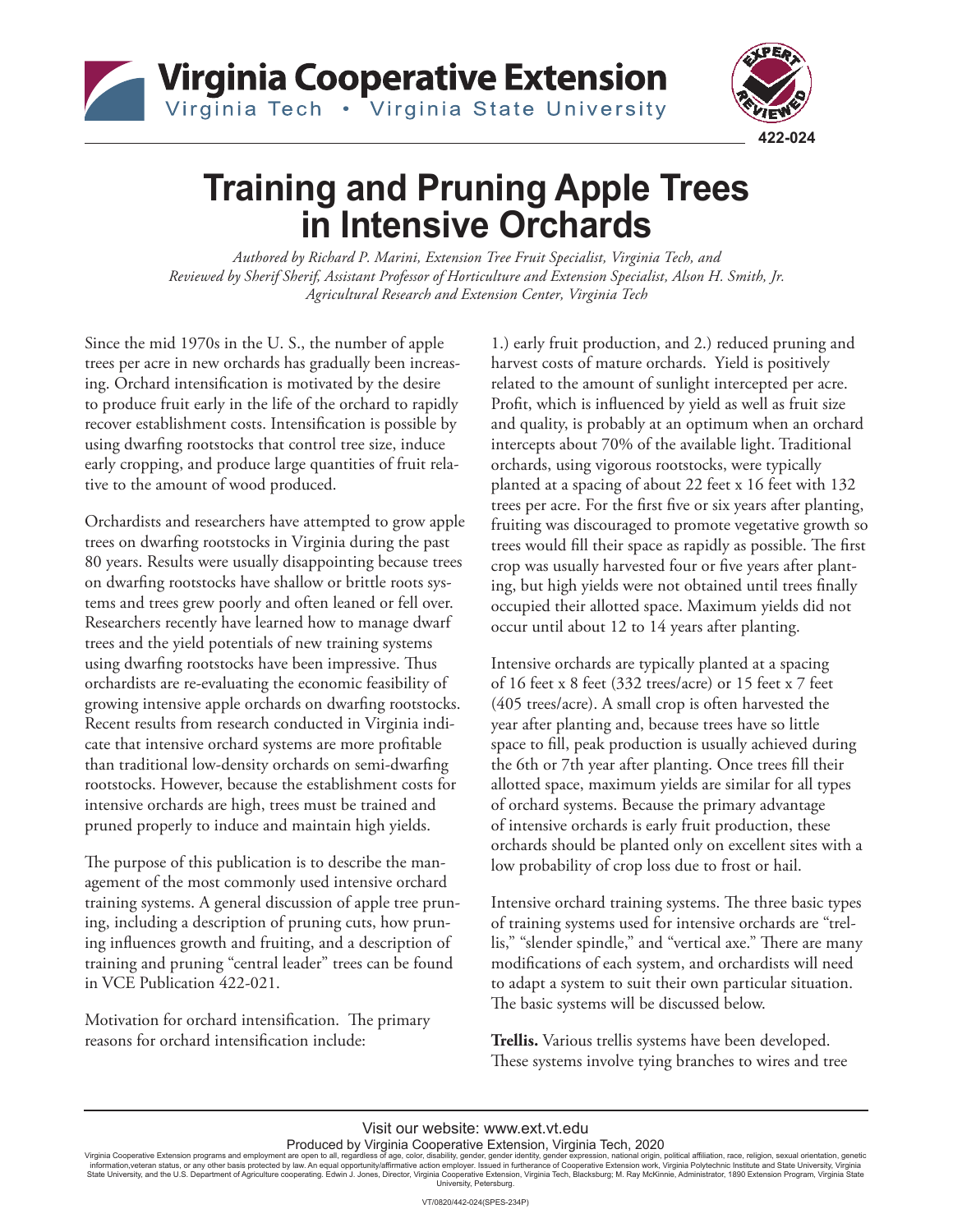

Figure 1. Developing the 5-wire trellis. A vertical central leader is maintained and limbs are fastened to the wire and oriented at 30 o to 45 o from vertical. The mature trees form a hedge about 6' or 7' tall and about 4' or 5' wide.

height is usually maintained at 6 feet to 10 feet. Trellis systems are not widely planted because pruning and training costs are high and short canopy height is not conducive to high yields unless rows are spaced closely. The number of wires used for a trellis depends on the desired height but 3 to 5 wires are common. The most commonly used trellis is probably the Penn State 5-wire trellis, promoted by Dr. Loren Tukey, at The Pennsylvania State University. Wires are placed 2 feet, 3 feet, 4 feet, 5 feet and 6 feet above ground, to produce a hedge 6 feet tall and about 5 feet wide (Figure 1).

After planting, head the trees 4 to 6 inches below the lowest wire and fasten the tree to the wire. If trees are feathered, two limbs can be retained per tree. Remove all growth below 18 inches. During the frst season, several vigorous shoots will develop from buds just below the heading cut. When new growth is 2 to 4 inches long, ensure leader dominance by pinching out strongly competing shoots. Select several candidates for the frst pair of scafolds, and improve their crotch angles by attaching spring clothespins to the leader just above the branches. Tie the leader when it grows to the height of the second wire. The first winter fasten one shoot to wires on each side of the trunk. Limbs should not be oriented horizontally because vigorous water sprouts (upright shoots) will develop from buds on the upper surface of the limb.

First winter. Head the leader 4 inches to 6 inches and remove competing upright growth. Select two scafolds (below the lowest wire and on opposite sides of the leader) and remove all other shoots. Spread the scafold branches and tie them to the first wire. The angle of spreading varies with the particular version of the trellis system. In some cases, the branches are trained to a horizontal position, much like some grape training systems. Branches that are tied to the horizontal tend to produce

many upright vigorous shoots that are unfruitful and shade the lower branches. Training the scaffolds to 30° to 45˚ will maintain a balance between vegetative and reproductive growth.

Second, third and forth winters. Head the leader about 4 inches to 6 inches above a wire. Eliminate competing shoots, select and spread two scafold branches, one on each side of the tree. Tie the leader and the selected scaffolds once they have reached the height of the next wire. Tie the scaffolds so as to maintain the proper limb orientation. When the leader reaches the top wire, there are two training options: 1.) Bend the leader to one side and develop it as a horizontally oriented scafold branch, then train a lateral shoot to the opposite side to complete the last pair of scafold branches. 2.) Retain the leader after the last pair of scafolds is selected and head it back regularly to a weak lateral.

Pruning mature trees. The objectives of pruning mature trees are to control crowding, provide optimum light exposure, and maintain uniform vigor. Regularly remove vigorous, upright growth arising from the upper surface of the scafold branches. Regulate vigor in the top of the tree to prevent shading the bottom branches. Remove the most vigorous growth and retain less vigorous, more fruitful growth. If the leader is maintained, rather than headed, at the uppermost scafold, it can act as a "safety valve" for diversion of excessive vigor. Allow the ends of branches of adjacent trees to overlap to fll the row space. However, in time, some judicious heading-back and/or branch renewal may be required to control crowding.

Vigor, especially in the tops of trees, is often excessive in mature trellis plantings. Therefore, heavy dormant pruning is required to prevent tree crowding. Summer pruning may be required to improve light penetration to the lower portion of the tree and improve red color development of the fruit surface. Summer pruning involves removing upright non-fruiting shoots throughout the tree. Do not head shoots, but rather totally eliminate unwanted growth. Pay particular attention to the top half of the tree. To encourage good light penetration, the width of a mature trellis should be no more than 5 feet at the bottom and 3 feet at the top.

Sometimes limb vigor can be managed by manipulating the orientation of the limb. In general limbs should be oriented about 60 o from vertical (30 o from horizontal) to encourage a balance between vegetative growth and fruiting. If a branch is overly vigorous, reorienting it towards the horizontal will suppress its vigor. Limbs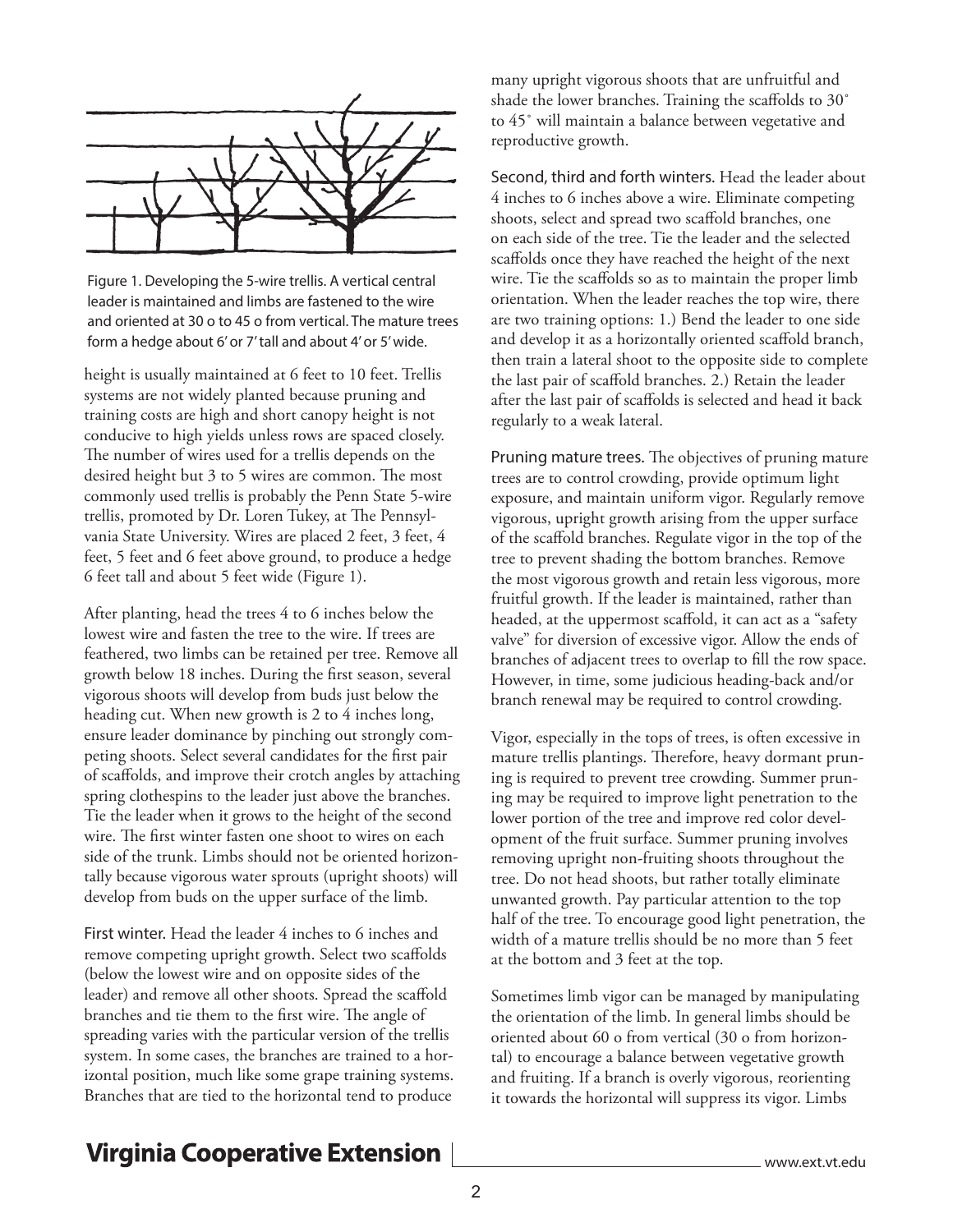lacking vigor can be oriented more vertically to encourage vegetative growth. This detailed pruning and limb manipulation may result in high yields of good quality fruit, but it is labor-intensive and may not be practical on a commercial scale.

Trellis systems have not been widely adopted in the Western Hemisphere. Reasons for the non-popularity include: 1.) High establishment costs for posts, wire, and trees, 2.) High labor costs for pruning and tree training throughout the life of the orchard, 3.) Lack of high yields when trellises are less than 10 feet tall, and 4.) Poor fruit color when inadequate attention is paid to detailed pruning of the tree tops.

**Slender spindle.** The slender spindle system was developed in Northern Europe (Fig. 2). This system requires that each tree be supported with a wooden stake 8 feet long and 3 inches in diameter. Alternatively, smaller diameter stakes, bamboo, conduit, or angle iron can be placed next to each tree if they are supported by a high-tinsel wire at 8 feet to 9 feet above ground. The wire is fastened to 5- to 6-inch diameter posts 8 to 9 feet above ground. The tree is pruned to develop a narrow conical shape and excess vigor in the treetop is controlled by annual cutting into 2-year-old wood, on the leader, to a weak side limb. This system has not performed well in Virginia because treetops grow too vigorously and the lower regions of the canopy are shaded.

In Virginia, trees are typically spaced 14 feet by 6 feet (518 trees/acre) to 13 feet by 5 feet (670 trees/acre). Closer tree spacing is possible in more northern climates



Figure 2. Developing the slender spindle tree. Vigor in the top of the tree is suppressed by annually cutting into 2-year old wood to remove the top-most 2 or 3 limbs, which are usually too vigorous, to a weaker side limb. The side limb is tied to the post, resulting in a zigzag shape. The mature tree is conical in shape and about 8' tall. There are 4 or 5 permanent limbs in the lower part of the tree and young temporary limbs in the top half of the tree.

where tree growth is less vigorous. Large (4 to 5 feet tall and 5/8 inch di ameter) feathered trees are preferred for planting. At planting, remove all limbs lower than 26 feet above ground. If these low limbs are retained, they will droop to the ground under the weight of a crop during the second and third seasons and they will interfere with orchard operations. Fruit on these drooping branches will also be on the ground or hang in the grass and will not color well and will be prone to rot infection. Retain all branches, with wide crotches, originating at least 26 inches above ground. Feathers longer than 2 feet should be headed by about one-third. Head the leader to 8 to 12 inches above the highest retained feather. If nonbranched whips are planted, the trees should be headed at 32 to 36 inches above ground to induce branching. During the frst winter, these trees can be pruned as a feathered tree at planting.

The winter after planting. Retain 4 or 5 limbs with wide crotches on each tree to develop a permanent layer of fruiting branches in the lower part of the tree. This layer of branches should be 26 to 40 inches above ground and should be arranged around the tree so that no branch is directly above another branch. Some branches may require spreading to maintain an orientation of about 30o to 45o above the horizontal. Branches may be spread by using wooden spreaders, by placing weights on the branches, or by tying branches down. Several vigorous shoots should have developed from buds on the leader below the heading cut. Make a thinning cut into 2-year-old wood just above one of the weaker-growing lateral branches. This branch will become the new leader. The thinning cut will remove the top-most several lateral shoots. Bend the top-most remaining lateral shoot into a loop by fastening the tip to the support stake. Buds along the top surface of the horizontally oriented section of the shoot (the section at the bend) will develop into upright shoots during the next growing season. When this process of heading into two-year wood and looping the new leader is repeated each year, the central leader zigzags, which restricts growth slightly. This severe pruning of the tree top will slow the vertical development of the tree and allow the bottom of the tree to develop frst.

The second, third, and fourth years. The dwarfing rootstock will induce flower bud formation on trees during the frst growing season. Trees with adequate size may be allowed to produce a small crop the year after planting.

The crop on most trees should be thinned to retain a maximum of 8 to 15 fruit per tree. Only the lower branches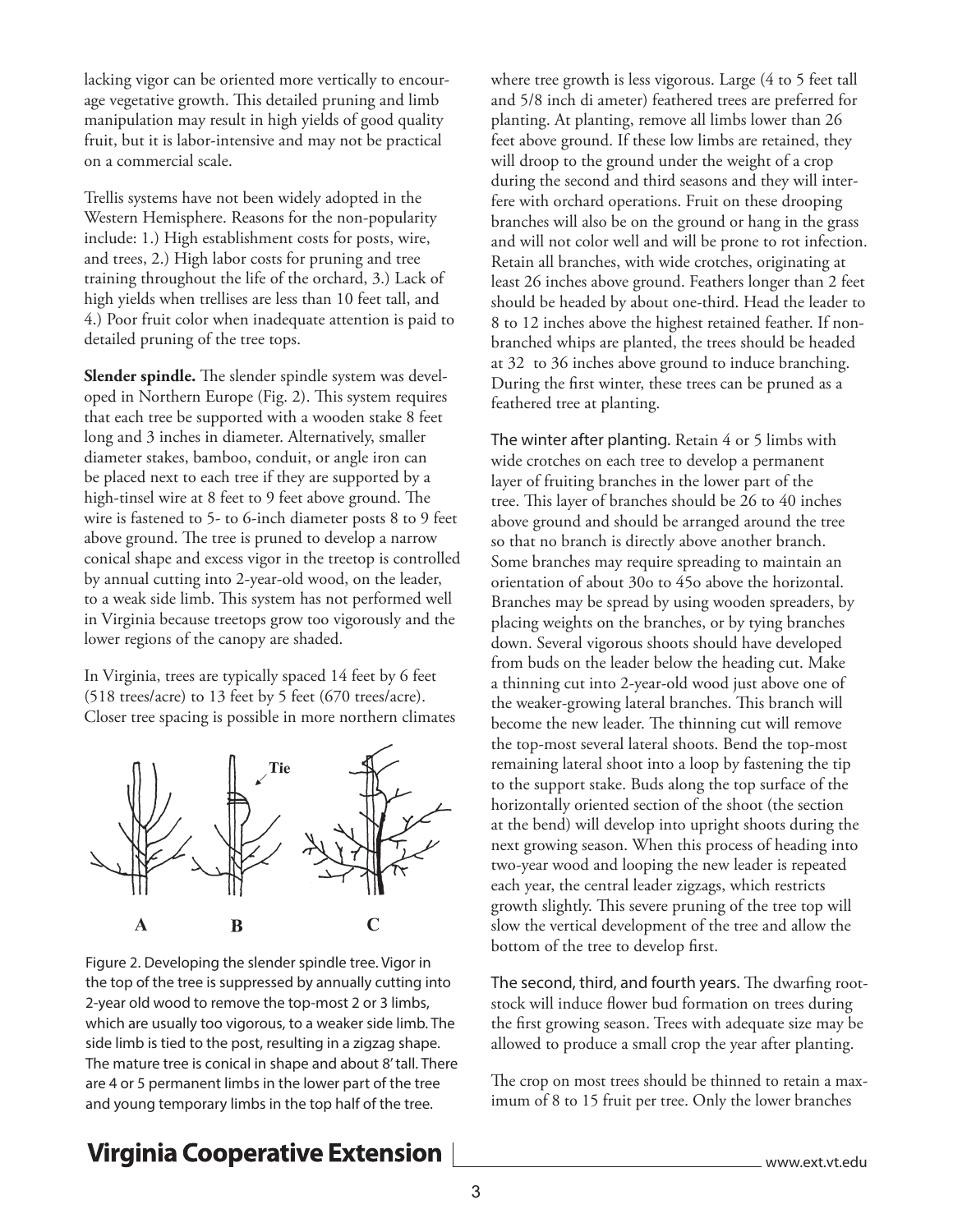should be allowed to fruit and fruit should be removed from all 1-year-old wood. Fruit produced on 1-year-old wood tends to be small, matures late, and will pull the ends of the branches to the ground. Excessive cropping of young trees devitalizes the trees. Once the trees are allowed to become reproductive, it is difficult to maintain enough vegetative vigor for the trees to fll their allotted space. Trees that have been allowed to fruit too early never fll their space and never achieve maximum production. It is much easier to maintain vegetative vigor of young trees by limiting cropping than it is to revitalize low-vigor trees.

During summer, some limbs with fruit may need to be tied up to maintain an orientation above the horizontal and to keep fruit off the ground. Shoots that are too upright or too vigorous can be pruned out during July or August, or the shoots can be re-oriented to more horizontal positions with spreaders or weights. Summer pruning will not suppress tree vigor more than pruning in the winter, but it will improve light penetration into the tree and may improve fruit coloration.

Each winter a new leader is selected by cutting to a weak lateral on 2-year-old wood. Zigzag the leader by looping it. Remove upright vigorous shoots and excessive branches.

Mature trees. By the ffth or sixth year, the trees should be at the top of the support stake and should have flled the space between trees. Maintain the fnal height by replacing the leader with a side limb each winter. Cut the leader at a weaker side limb, and tie that limb into position on the support post as a replacement. Do not head the replacement leader shoot. If excessive tree vigor is a problem, the leader can be substituted in June, which will help to reduce regrowth. All limbs above the bottom layer of branches should be considered as "temporary limbs." When the diameter of a limb is half the diameter of the trunk at the point of attachment, the limb should be removed using a "Dutch cut." A Dutch cut is a slanted or beveled cut that leaves a larger stub at the base of the cut than at the top of the cut. Buds on the underside of the stub will develop into limbs with wide crotches and will replace the vigorous limb that was removed. Removal of the largest branches in the tree top each year is referred to as "replacement pruning" and ensures that the tree top remains narrow to allow good light distribution throughout the tree.

After fruiting for 2 or 3 years, the ends of the lower branches will droop with the weight of a crop. Shorten these branches with thinning cuts by cutting to a slightly



Figure 3. Developing the vertical axis. Each tree is supported by a small pole, which is supported by a wire at 7' to 9' above ground. The central leader is headed at planting, but thereafter the non-headed leader is tied to the pole. All limbs with wide crotch angles are retained for about 4 years and are allowed to fruit before being removed. The mature tree is conical in shape and 9' to 12' tall. There is a layer of 4 or 5 permanent limbs in the bottom of the tree and young temporary limbs in the top half of the tree.

upright side-branch. During the summer, other branches may require tying up to keep fruit off the ground.

The slender spindle training system is very popular in Northern Europe. However, the system has not performed very well in Virginia. Tree vigor is difficult to control with our longer growing season. High labor inputs are required for winter pruning and summer pruning to allow adequate light penetration for high quality fruit. The high yield potential of this system does not outweigh the combination of very high establishment costs, along with high pruning costs.

Vertical Axis. The vertical axis, sometimes called the French axe or the central axis, was developed by J. M. Lespinesse in France, and has performed extremely well throughout North America (Table 1). This system requires leader support to a height of 8 feet to 10 feet above ground and minimal pruning is used to develop a tall conical shape (Fig. 3).

Typical tree spacing for the vertical axis is 14 feet x 6 feet  $(518 \text{ trees/acre})$ . The support system consists of stakes next to each tree. There are several choices of stakes, including wooden posts, metal conduit, angle iron, or bamboo. Experiences with bamboo indicate that some stakes will twist, split, or break after about seven years. Conduit (5/8 inch diameter) and angle iron (1/2 inch) have performed well in Virginia. Angle iron is very resistant to bending, but as it rusts the rough surface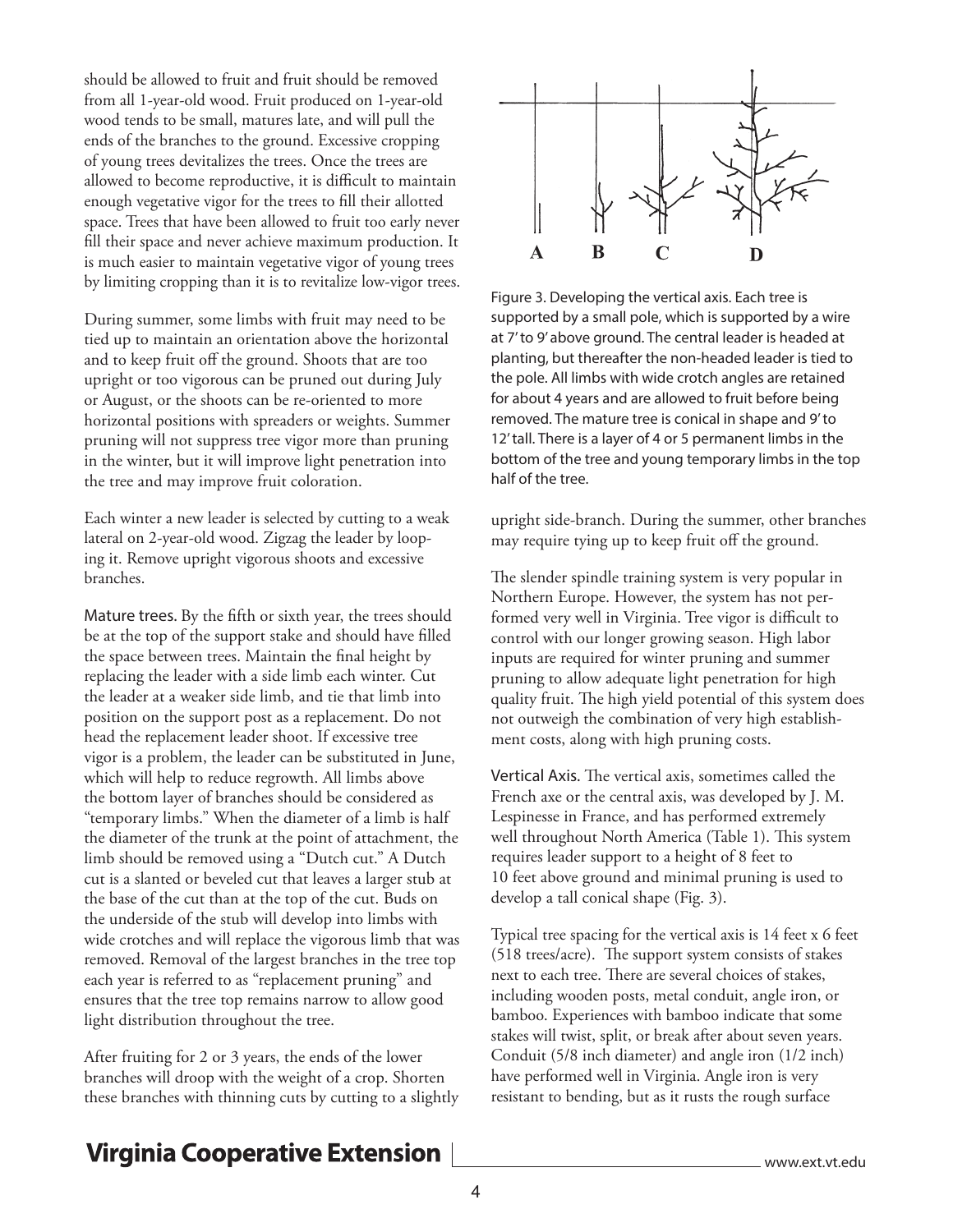may injure bark on tree trunks. No adverse efects have been observed from the bark injury, but the injured areas may be sites for disease infection or insect entry. Some commercial apple growers are also experimenting with a 3-wire system, with no individual tree support, where the central leader is tied to each wire. Preliminary results from an experiment to compare support systems at the Virginia Tech research orchard indicate that three wires may not provide adequate support as the trees start to fruit heavily. By the fourth season some trees have started to lean. The individual tree stakes are then fastened to high tinsel wire at about 7 feet to 9 feet above ground. A second wire at about 3 feet to 4 feet above ground may be desirable to prevent tree leaning and trunk breakage. Lower branches can be tied to the lower wire and aid in limb orientation. Tying limbs to the wire may also reduce tree twisting, and reduce the number of trees that break at the bud union during wind events. Large wooden posts (5 to 6 inch diameter and 10 feet tall) support the wire. Experience indicates that end posts should be well anchored and interior posts (4 to 5 inch diameter) should be spaced no farther than 50 feet apart in the row. In the long run, it is less expensive to initially build a strong support system, than to try to save money with a less expensive, but inadequate support system that must be repaired after the trees are blown over in a hurricane.

When possible, plant large feathered trees. After planting, remove limbs lower than 26 inches. Retain all limbs with wide crotches and head the leader 10 inches above the highest retained limb. Shorten limbs longer than 2 feet by about  $1/3$ . This heading cut will stiffen the limb and reduce the severity of limb drooping as limbs produce heavy crops. Some limbs may need spreading to maintain a 30o to 45o orientation from horizontal. When non-feathered whips are planted, head the tree 36 inches above ground. Once or twice during the frst summer tie the longest most vertical shoot, originating below the heading cut, to the support.

Young trees. When tree vigor is moderate, all pruning can be performed during the winter. Limb spreading can be done any time of year. During the frst growing season, as the leader grows, tie the longest shoot, originating below the heading cut to the support. This is the tree leader and should never again be headed. Remove low limbs and limbs with narrow crotches. Retain and, if necessary, spread all limbs with wide crotches.

With some cultivars, such as 'Gala', two or three shoots with narrow crotches will develop behind the heading cut on low branches. This condition is sometimes

referred to as "crow's feet." Retain the longest shoot and remove all shoots with narrow crotches.

Depending on the scion cultivar and tree vigor, the leader may not branch very well during the second season. If one is patient, adequate branching will usually occur along the leader during the third and fourth seasons. Alternatively, "notching" can be used to promote branching along the leader. Notching involves cutting, with a knife or hacksaw blade, through the bark to hardwood just above a bud. The cut should extend about  $1/3$ around the circumference of the leader. This cut blocks the downward flow of hormones from the terminal bud that normally inhibits buds from developing into shoots. Approximately 60% to 70% of the notched buds develop into shoots, so about 10 to 12 buds should be notched starting about 6 inches above the highest limb.

Trees should increase in height rapidly and they should be about 9 feet tall by the end of the third or fourth season. During the growing season, continue to tie the leader to the support. The leader should be fastened to the support at 18- to 30-inch intervals.

When necessary, spread branches to the desired orientation. As the lowest four or fve branches droop with the weight of a crop, shorten the branches to more upright shoots. All branches above the lower four or fve branches should be considered temporary. Such branches should be removed with "Dutch cuts" when the diameter of the branch is equal to half the diameter of the leader at the point where the branch originates from the leader. Therefore, the top  $2/3$  of the tree is narrow and contains only limbs with low to moderate vigor.

Some pomologists recommend summer pruning in intensive plantings. When trees of a given combination of scion variety/rootstock are planted at spacings appropriate for the soil type, summer pruning is not needed. Summer pruning will not help suppress tree vigor. When the canopy is too dense, summer pruning improves light penetration into the canopy and often improves fruit color. Summer pruning should be done about three to six weeks before harvest and should consist of removing upright non-fruiting shoots, especially in the top half of the tree.

Avoid over-cropping. Because trees are on dwarfng rootstocks and are pruned minimally, trees trained to the vertical axis tend to become reproductive early in the life of the tree. To encourage vegetative growth, so trees fll their space within fve years, cropping must be